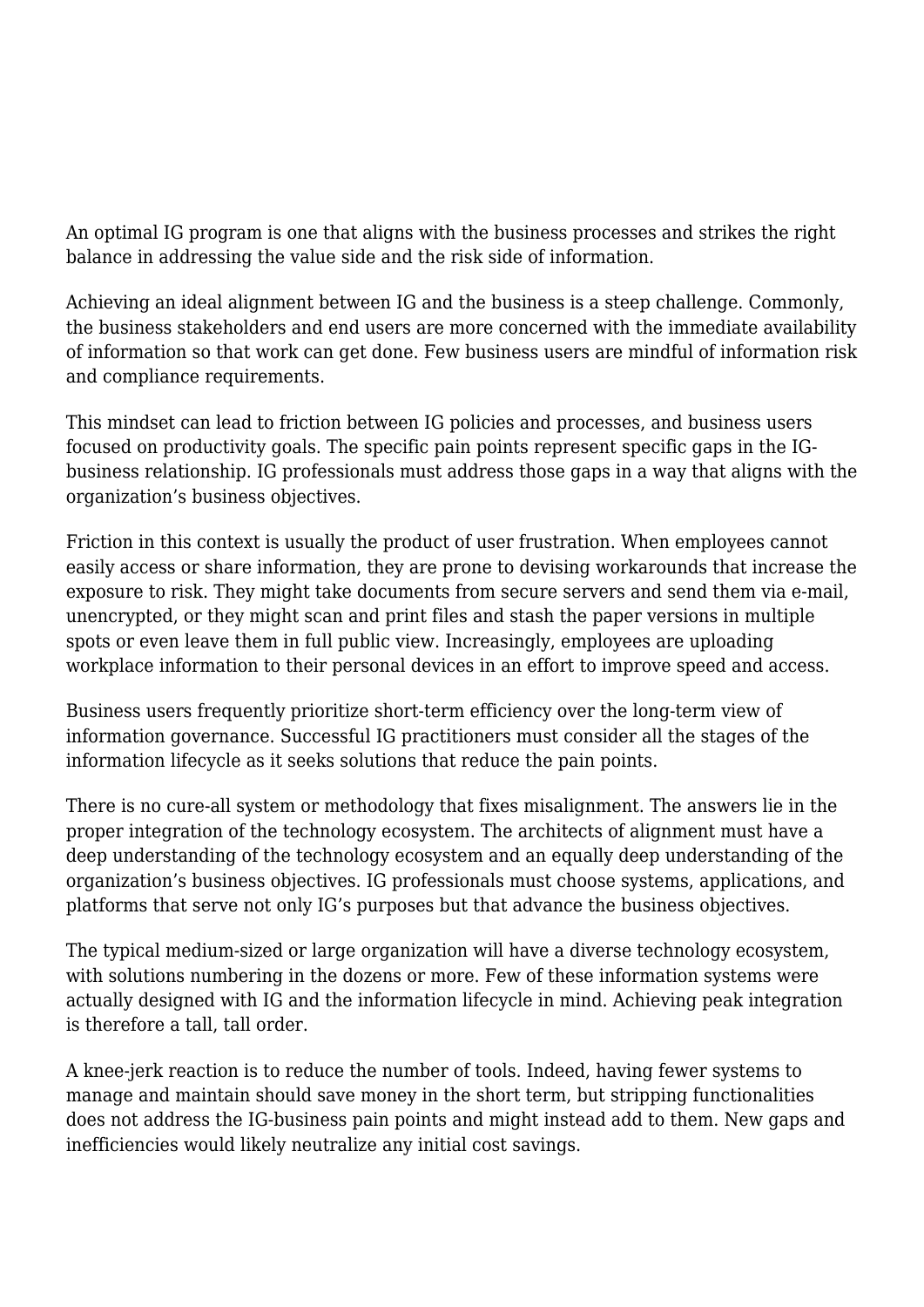An effective approach for most organizations is to leverage their technology ecosystems rather than gut them. IG must be open to adding solutions when doing so makes sense. The alternative is to continue forcing a business process into an existing technology and continue hoping for the best.

What features might you look for as you add systems, applications, and platforms? • Make sure your choices integrate with your ecosystem. A best-in-breed application brings no value if it doesn't integrate and doesn't address your specific gaps.

• Seek tools that offer full lifecycle management. Some of them will fail to address ediscovery, or retention, or disposition.

• Place a value on those solutions that have role-based or group-based access-control functionality, which ensures only the right eyes see the right information at the appropriate times.

• Seek easy sharing and collaboration capabilities. Today's users insist on immediate and burden-free access to the files they need.

• Seek maximum automation, which tends to foster efficiency, improve classification and search, and reduce the human intersection with information – thus reducing the frequency of human error.

A buzz-phrase often heard in information circles is this: "Information is an organization's most valuable asset." IG is the appointed steward of that information and must seek to address the value side of the coin as much as it does the risk side. Finding the solutions that address your own specific gaps and that align with the business is not a luxury: it is a requirement.

To learn more about this topic, download ["Information Governance: Alignment with](https://ARMAI.informz.net/ARMAI/pages/Access_Alignment_White_Paper) [Business is Essential,"](https://ARMAI.informz.net/ARMAI/pages/Access_Alignment_White_Paper) a free white paper developed by ARMA International in conjunction with Access, or [view the webinar](https://youtu.be/0em02G8njj4?list=PL2v4jVVr3jyweBCJiawyuO6qk2_2Kow5y) by the same name.

[Download this Article](https://magazine.arma.org/wp-content/uploads/2020/12/Article-Information-Governance_-Alignment-with-Business-is-Essential.pdf) [Download White Paper](https://ARMAI.informz.net/ARMAI/pages/Access_Alignment_White_Paper) [View Webinar](https://www.youtube.com/watch?v=0em02G8njj4)

## **Author**

[ARMA International](https://magazine.arma.org/author/admin/)